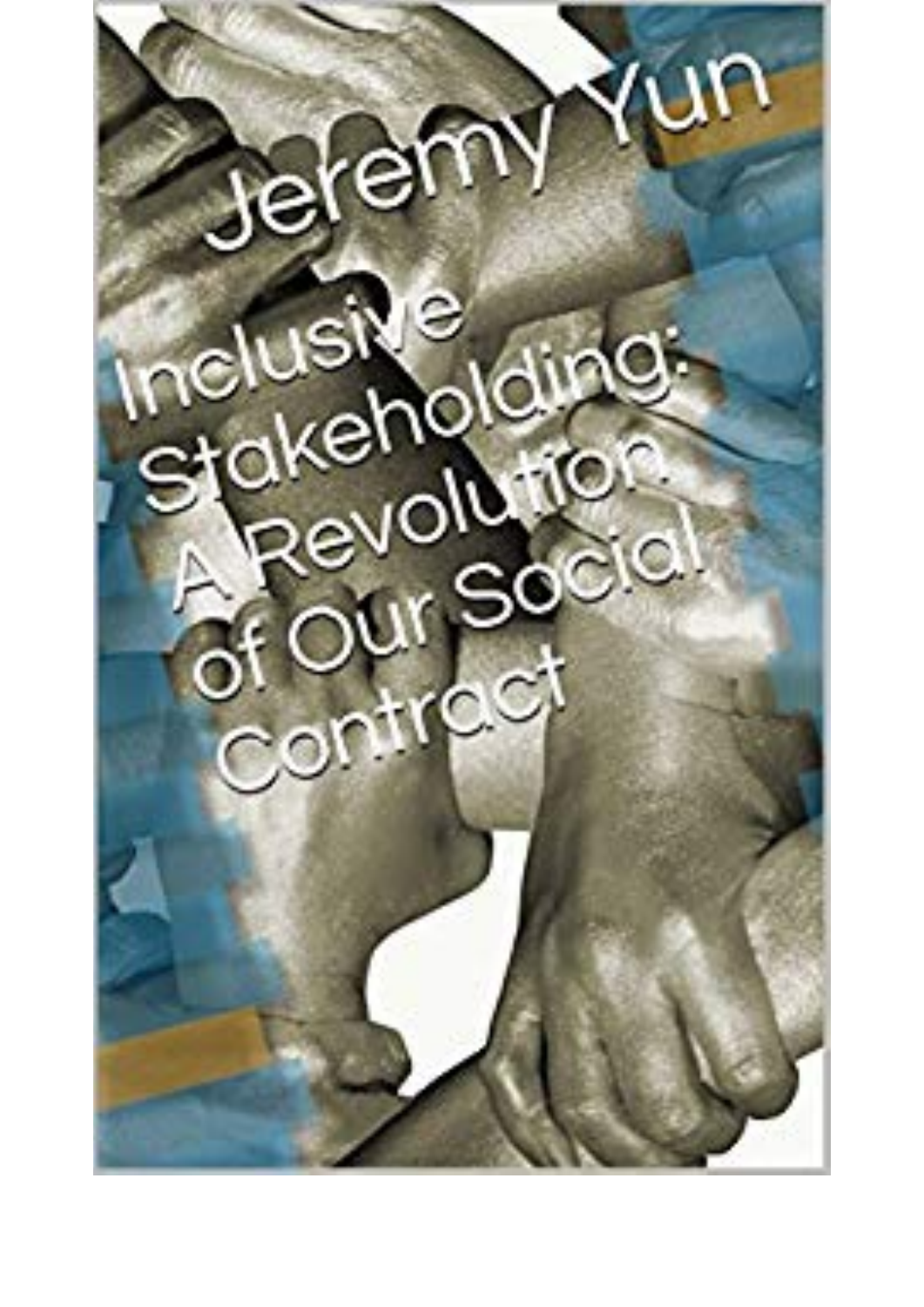*Jeremy Yun*

## *Inclusive Stakeholding: A Revolution of Our Social Contract*

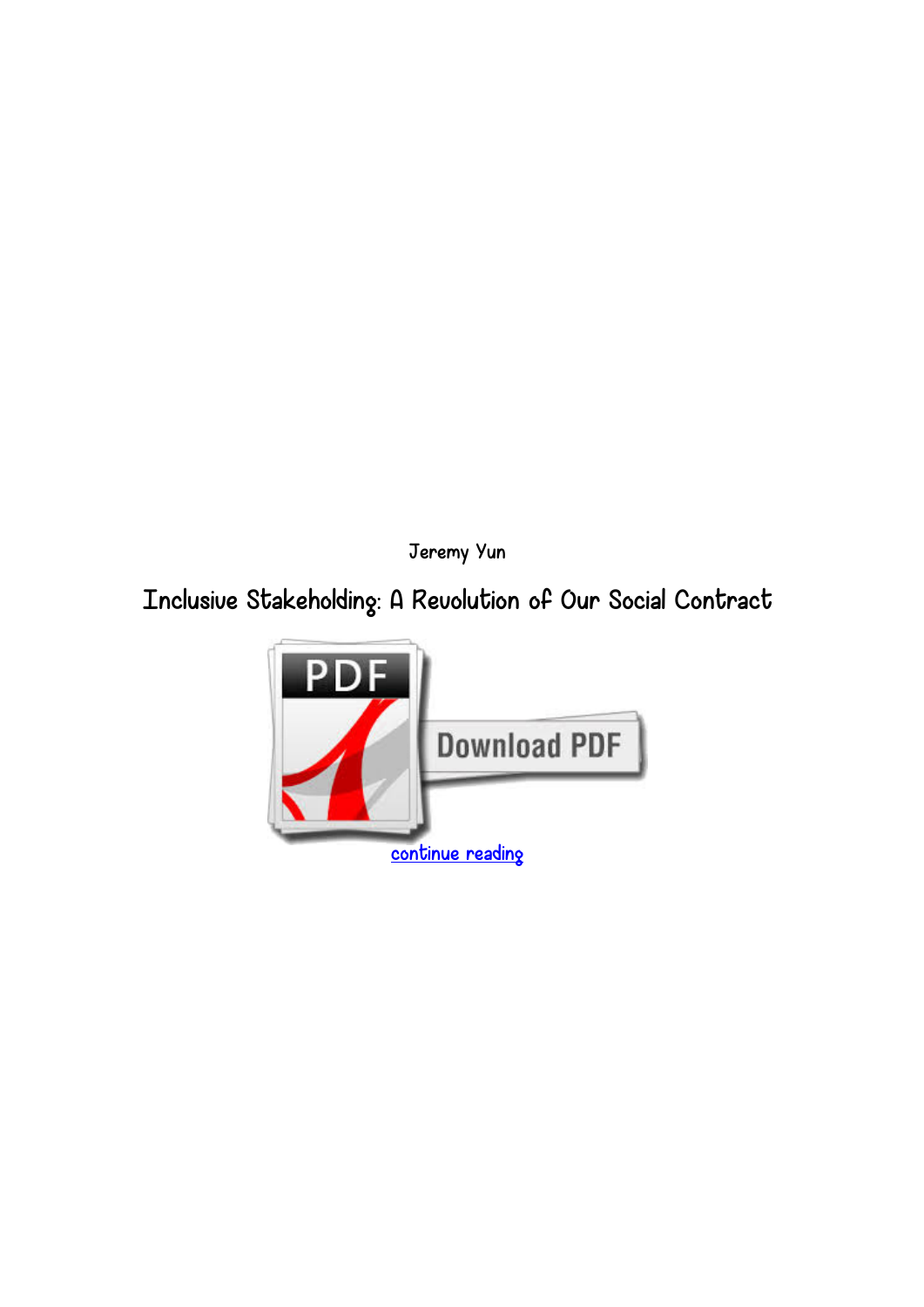*Jeremy Yun, guitarist in the sociable activist band WJM, describes the genesis of Inclusive Stakeholding, a \$1 million social technology fund which will support blockchain projects espousing the principles of inclusive stakeholding.characteristics which were inherent in the inclusive fitness of our prehistoric sociable systems.t hold the tokens. He highlighted the lack of dedication to others as a common denominator behind the myriad of seemingly intractable problems the globe faces today including corporate irresponsibility, political corruption, and sociable alienation.At the March For Our Lives rally in San Francisco this Planting season, Yun addressed a masses of more than 10,000 people at the Civic Center Plaza.The emergence of blockchain has created an unprecedented opportunity to reimagine our institutions based on inclusive stakeholding, goal congruence, and vested interest in the success of others— The fund provides funds to a go for group of blockchain initiatives that promote the greater good, including those who don' Could we tie the achievement of companies to that of their clients? Could blockchain allow us to tie the achievement of teachers to that of their pupils? Could we tie the success of elected officials compared to that of their constituents? Could we find ways to include the environment, potential generations, and others with out a voice, as stakeholders.*



*[continue reading](http://bit.ly/2Tge8Fv)*